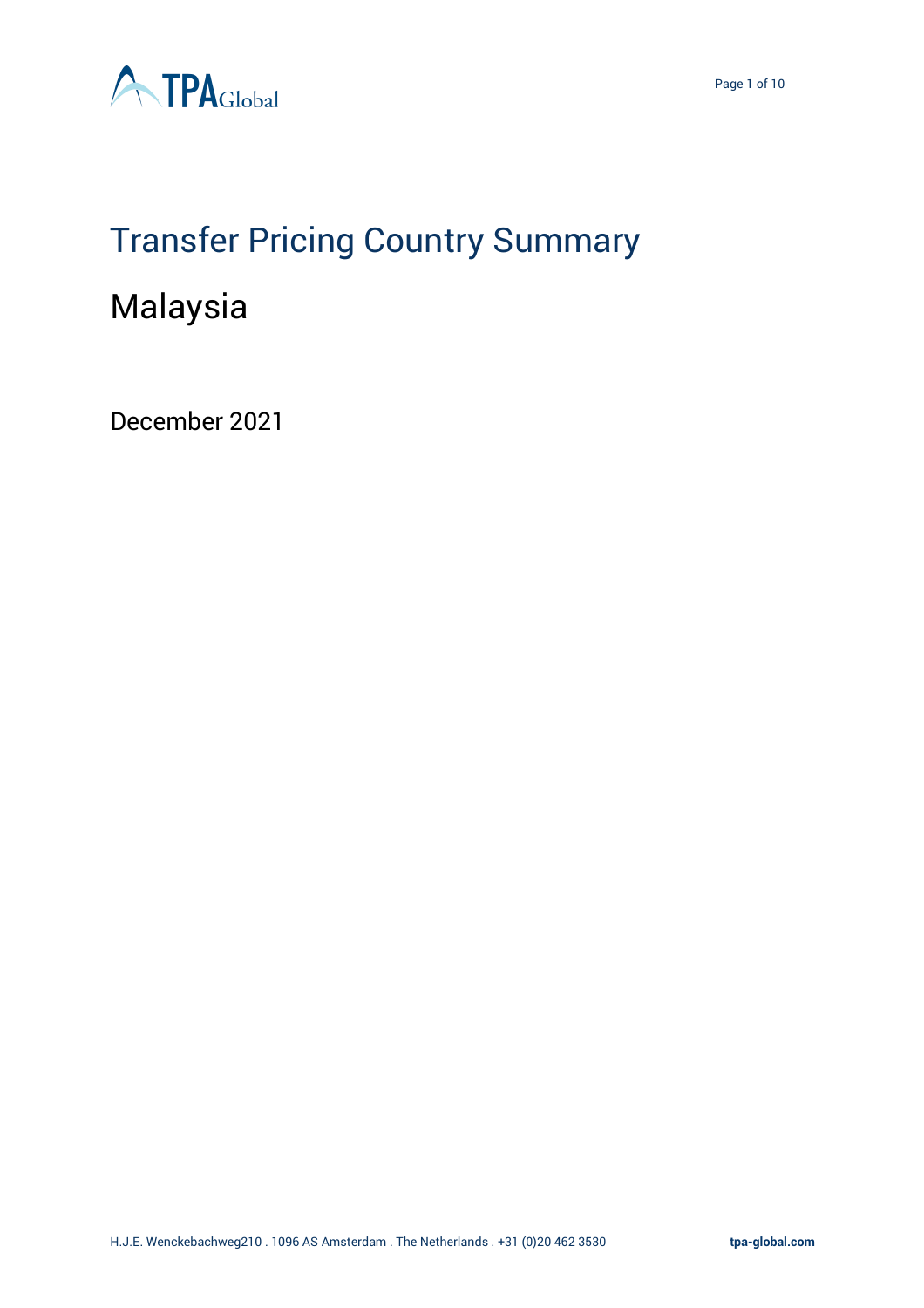# **ATPA**Global

| 1. |         |                                                                               |  |  |  |  |  |
|----|---------|-------------------------------------------------------------------------------|--|--|--|--|--|
| 2. |         |                                                                               |  |  |  |  |  |
|    | a)      |                                                                               |  |  |  |  |  |
|    | b)      |                                                                               |  |  |  |  |  |
|    | c)      |                                                                               |  |  |  |  |  |
|    | d)      |                                                                               |  |  |  |  |  |
|    | e)      |                                                                               |  |  |  |  |  |
|    | f)      |                                                                               |  |  |  |  |  |
| 3. |         |                                                                               |  |  |  |  |  |
|    | a)      |                                                                               |  |  |  |  |  |
|    | b)      |                                                                               |  |  |  |  |  |
|    | c)      |                                                                               |  |  |  |  |  |
|    | d)      |                                                                               |  |  |  |  |  |
|    | e)      |                                                                               |  |  |  |  |  |
|    | f       |                                                                               |  |  |  |  |  |
|    | g)      |                                                                               |  |  |  |  |  |
|    | h)      |                                                                               |  |  |  |  |  |
|    | i)      | Production Process for TP Relevant Returns, Documents, Forms and Financials 7 |  |  |  |  |  |
|    | j)      |                                                                               |  |  |  |  |  |
|    | k)      |                                                                               |  |  |  |  |  |
|    | $\vert$ |                                                                               |  |  |  |  |  |
|    | m)      |                                                                               |  |  |  |  |  |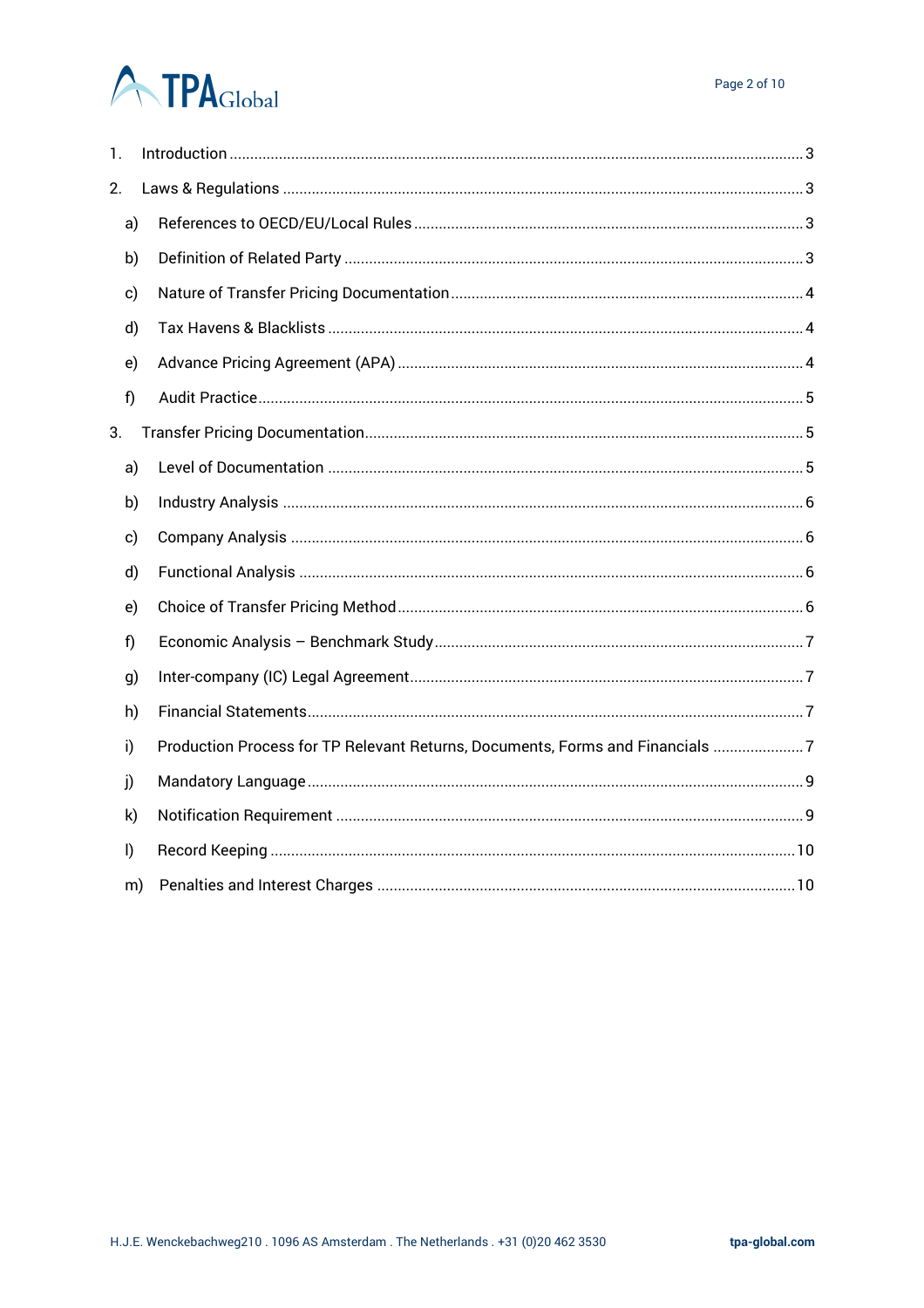

# <span id="page-2-0"></span>1. Introduction

Malaysia is completely committed to implementing the OECD's recommendations contained in Action 13 of the BEPS effort, and new rules have been released as part of this process. The ("MIRB") has stated that the goal of implementing Action 13 is to acquire information on an MNE's global operations from a location other than its headquarters. The MIRB can employ CbC reports, Transfer Pricing Documentation, and TP Disclosure Forms (such as the MNE Form) to analyze transfer pricing risk.<sup>1</sup>

# <span id="page-2-2"></span><span id="page-2-1"></span>2. Laws & Regulations

### a) References to OECD/EU/Local Rules

The legal framework for transfer pricing is found in Section 140A, Malaysian Income Tax Act, 1967 ("the Act") and Income Tax (Transfer Pricing) Rules 2012 ("the Rules"). The MIRB issued the Transfer Pricing Guidelines ("the Guidelines) on 20 July 2012, which replaces the one issued on 2 July 2003. Section 140A of the Act requires the application of arm's length principle for controlled transactions between a person with his associated person, including cross-border and domestic transactions.

## b) Definition of Related Party

<span id="page-2-3"></span>Section 140A (5) explains that a "transaction between associated persons" shall refer as a transaction between:

- (a) Persons one of whom has control over the other;
- (b) Individuals who are relatives of each other; or
- (c) Persons both of whom are controlled by some other persons.

In this regard, a person includes a company and the term "control" has been defined under Section 139 of the Act. With respect to corporations, pursuant to the Guidelines, two companies are associated companies with respect of each other, if:

- (a) one of the companies participates directly or indirectly in the management, control or capital of the other company; or
- (b) the same persons participate directly or indirectly in the management, control or capital of both companies.

The interpretation of related companies or companies in the same group (referred to in the context of holding and subsidiary companies) is provided under Section 2(4) of the Act,

"Where:

(a) two or more companies are related within the meaning of section 6 of the Companies Act 1965;

- [IBFD,](https://research.ibfd.org/#/doc?url=/collections/tp/html/tp_my_s_013.html) p.ara. 13.1.

<sup>&</sup>lt;sup>1</sup> Document - Malaysia - Transfer Pricing - [13. Documentation Requirements -](https://research.ibfd.org/#/doc?url=/collections/tp/html/tp_my_s_013.html) Tax Research Platform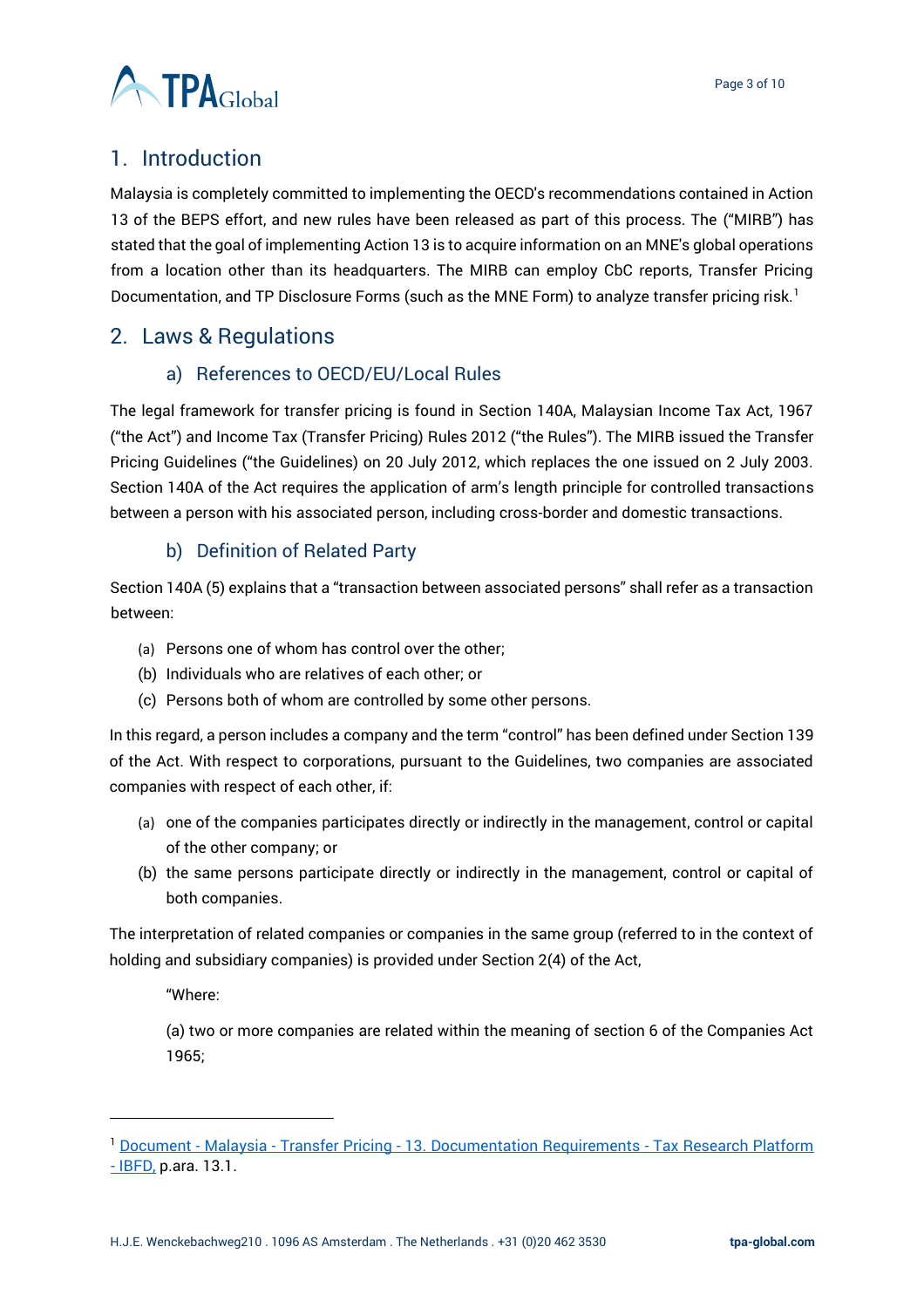

(b) a company is so related to another company which is itself so related to a third company;

(c) the same persons hold more than 50% of the shares in each of two or more companies; or

(d) each of two or more companies is so related to at least one of two or more companies to which paragraph (c) applies, all the companies in question are in the same group for the purposes of this Act."

Corporations are deemed to be related to each other if a corporation:

- (a) is the holding company of another corporation;
- (b) is a subsidiary of another corporation; or
- (c) is a subsidiary of the holding company of another corporation, that first-mentioned corporation and that other corporation shall for the purposes of this Act be deemed to be related to each other."

#### c) Nature of Transfer Pricing Documentation

<span id="page-3-0"></span>TP is legislated under Section 140A of the Income Tax Act (ITA), 1967 (effective from 1 January 2009) and under Section 17D of the Labuan Business Activity Act 1990 (LABATA) (effective from the year of assessment 2020). The Malaysian Transfer Pricing Rules and Guidelines were introduced in 2012 (effective from 1 January 2009) and updated Malaysian Transfer Pricing Guidelines were released on 15 July 2017 (applicable where TP documentation is prepared after 15 July 2017, for any financial year  $(FY)$ ).<sup>2</sup>

#### d) Tax Havens & Blacklists

<span id="page-3-1"></span>N.A.

#### e) Advance Pricing Agreement (APA)

<span id="page-3-2"></span>The MIRB introduced section 138C effective 1 January 2009, where any person carrying out crossborder transactions with an associated person may apply for an APA with the DGIR. Application can be made for future transactions on unilateral, bilateral or multilateral basis for a period of minimum 3 years or maximum 5 years (with a possible renewal). The decision on whether the application is successful for unilateral APA generally takes between 6 to 12 months, whereas an application for bilateral or multilateral APA may take up between 1 to 2 years. Effective 1 January 2018, a nonrefundable fee of RM 5,000 will be charged for every application and renewal of APA pursuant to the Income Tax (Advance Pricing Arrangement) (Amendment) Rules 2017.

<sup>2</sup> [ey-worldwide-transfer-pricing-guide-10-september-2020 \(2\).pdf,](file:///C:/Users/m.pereira/OneDrive%20-%20TPA%20Global/Country%20Summary/ey-worldwide-transfer-pricing-guide-10-september-2020%20(2).pdf) p. 387.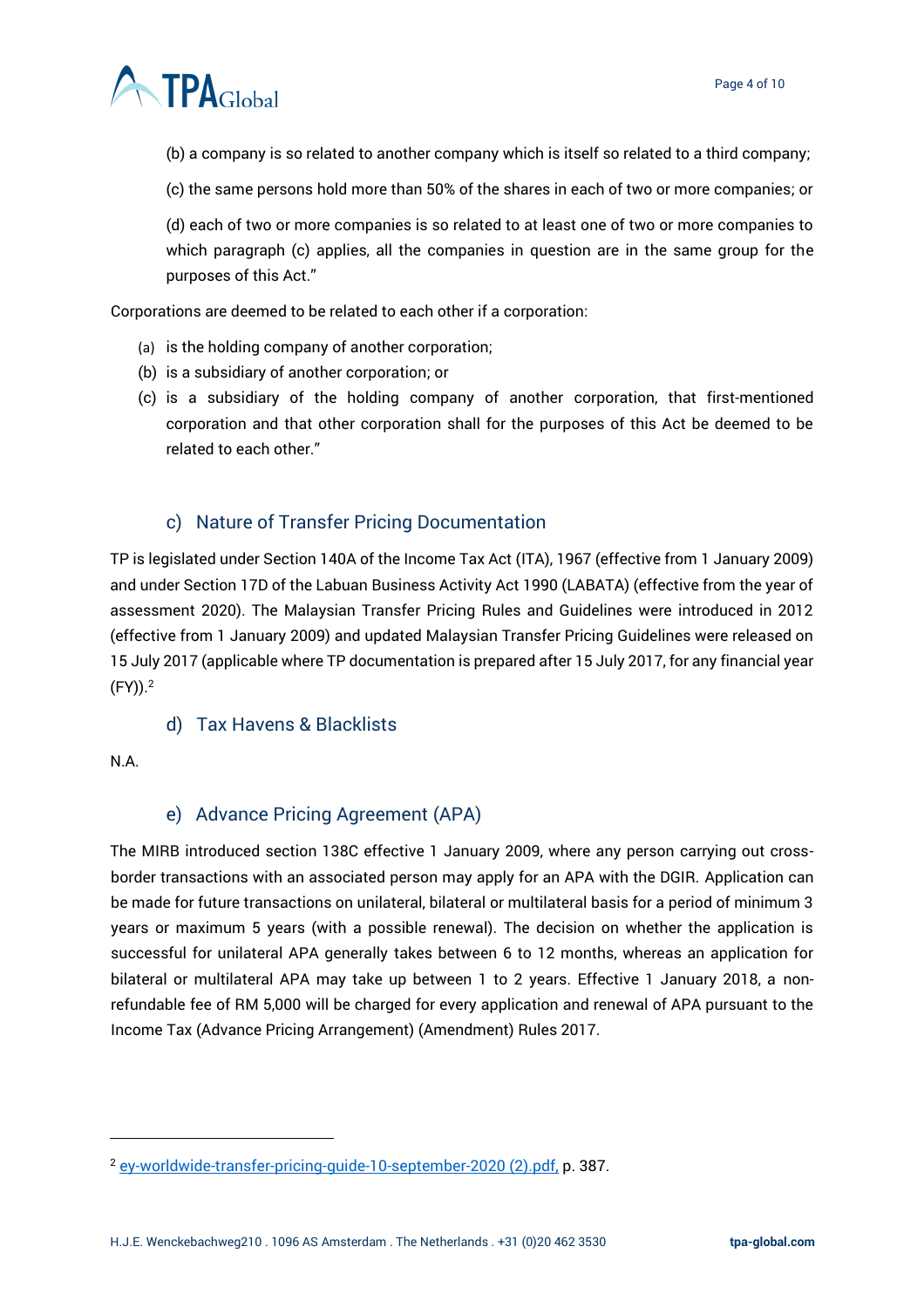## f) Audit Practice

<span id="page-4-0"></span>Transfer pricing inspections are carried out by the Inland Revenue Board of Malaysia ("IRBM") regularly. The areas of focus include provision of intra-group services, e.g., a management service fee is charged by parent company to its affiliates and cost allocation of the head office. In addition, a company with financial ratios and figures that are outliers to industry average, multinationals that report consistent losses while continue to expand operation can expect to be scrutinized from the tax authority. In addition, intra-group financing arrangements are also being examined. A transfer pricing audit can be conducted up to 7 preceding years.

Although transfer pricing documentations are only required to be submitted to the IRBM when requested, corporate taxpayers are required to disclose in their annual corporate income tax return ("Form C") whether a transfer pricing documentation has been prepared for that particular year of assessment. The Guidelines set the minimum threshold referenced to the gross income or the amount of intra-group financing for the preparation of a comprehensive set of documentation aimed at reducing administrative burdens on companies, as follows:

- − A business with gross income exceeding RM 25 million, and the total value of related-party transactions exceeding RM 15 million;
- − Where a person provides financial assistance, the Guidelines on financial assistance are only applicable if the value of the financial assistance exceeds RM 50 million.

Taxpayers who fall outside the above scope may opt to fully apply all relevant guidance as well as fulfil all transfer pricing documentation requirements in the Guidelines; or alternatively may opt to comply with simplified version of the transfer pricing documentation requirements under paragraph 11.2.4(a), (c) and (d) of the Guidelines only.

# <span id="page-4-2"></span><span id="page-4-1"></span>3. Transfer Pricing Documentation

#### a) Level of Documentation

The information to be contained in the transfer pricing documentation includes:

1. Organizational structure

Worldwide organisation and ownership structure covering all associated persons whose transactions directly or indirectly affect the pricing of the documented transactions.

- 2. Company's organisation chart and a description of management structure. Nature of the business / industry and market conditions
- 3. Controlled transactions
- 4. Pricing policies.
- 5. Assumption, strategies and information regarding factors that influenced the setting of pricing policies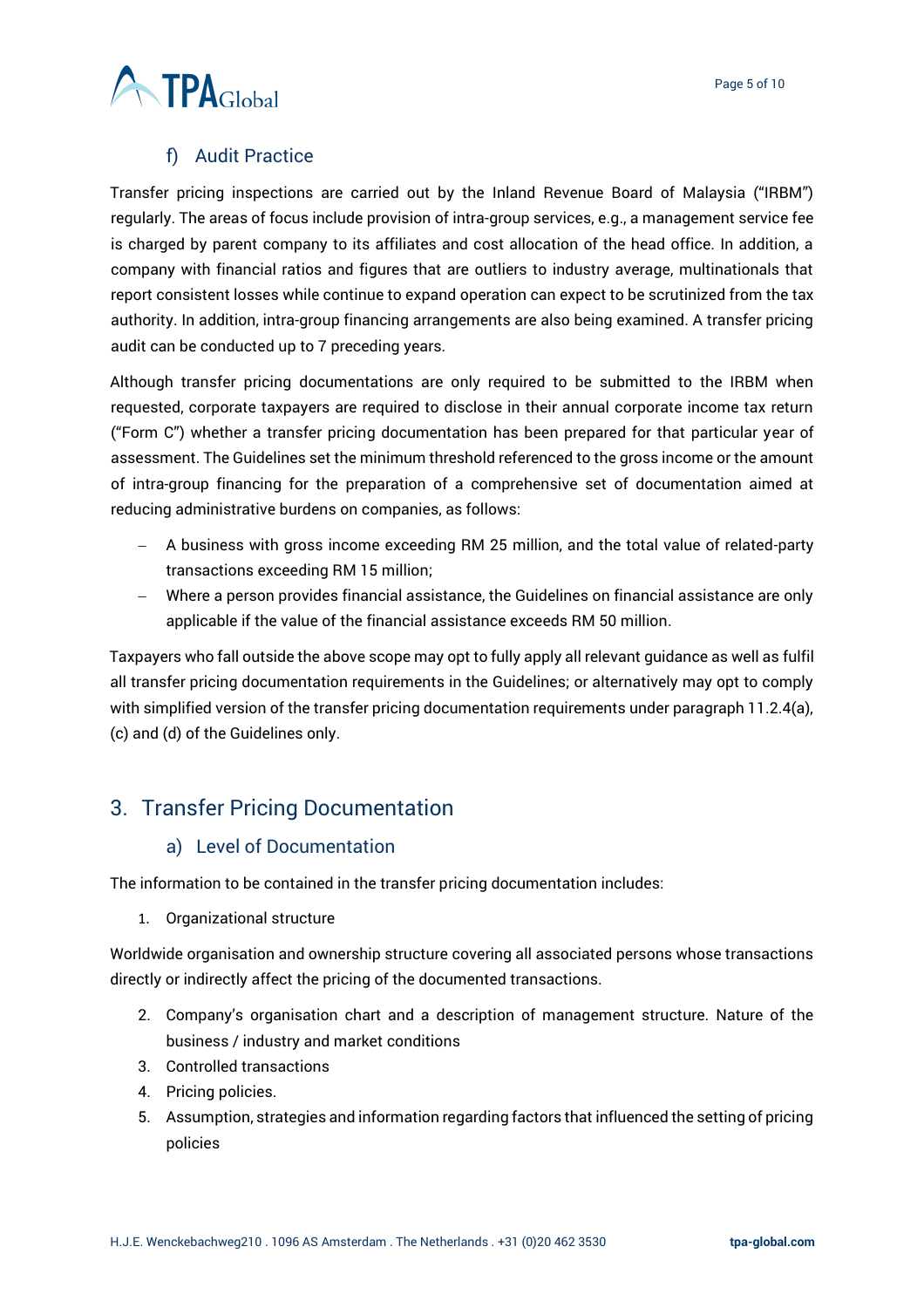

- 6. Comparability, functional and risk analysis
- 7. Selection of the transfer pricing method
- 8. Application of the transfer pricing method
- 9. Company's financial information (i.e. financial accounts)
- 10. Taxpayers should keep readily available documents and information that were used in preparing the transfer pricing documentation as they are necessary to support the transfer pricing analysis.

Effective 1 January 2017, Malaysia has introduced specific rules on CbC reporting requirements to facilitate the operation of mutual administrative assistance arrangement globally.

#### b) Industry Analysis

<span id="page-5-0"></span>By identifying value drivers for the relevant industry, a first indication of the level of profitability common in the industry is being given.

#### c) Company Analysis

<span id="page-5-1"></span>A description of the management structure of the local entity, a local organisation chart, and a description of the individuals to whom local management reports and the country(ies) in which such individuals maintain their principal offices.

A detailed description of the business and business strategy pursued by the local entity including an indication whether the local entity has been involved in or affected by business restructurings or intangibles transfers in the present or immediately past year and an explanation of those aspects of such transactions affecting the local entity.

#### d) Functional Analysis

<span id="page-5-2"></span>In conducting a functional analysis, an assessment is made of the significant activities and responsibilities that are performed by the related parties relevant to the Intercompany Transactions under review, the tangible and intangible assets that are employed and the risks that are borne in undertaking the business activities. Such an assessment is consistent with the recommendations that have been made in the OECD Guidelines at paragraph 1.51.

#### e) Choice of Transfer Pricing Method

<span id="page-5-3"></span>The Malaysian legislation follows the recommendation of the OECD Guidelines. The following methods are acceptable:

- − Comparable uncontrolled price method;
- − Resale price method;
- − Cost plus method;
- − Profit split method;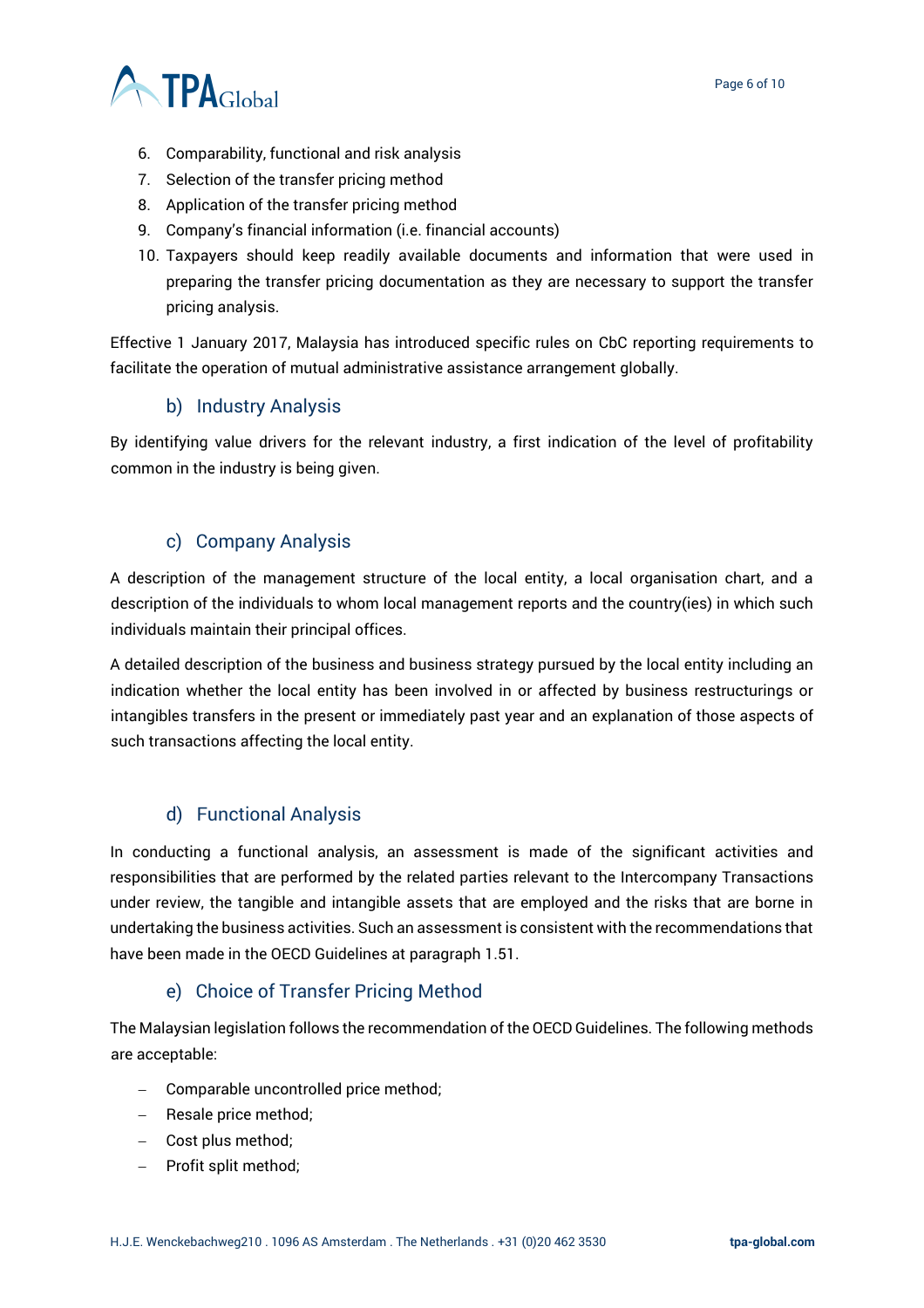

− Transactional net margin method.

If none of the above is applicable, the tax payer may apply other methods provided the prices arrived at is in accordance with the arm's length principle.

#### f) Economic Analysis – Benchmark Study

<span id="page-6-0"></span>Local Malaysian comparables are preferred and IRBM is not prepared to accept foreign comparables, especially where such information is neither sufficient nor verifiable. Currently, foreign comparables do not meet the comparability factors of economic circumstances (i.e. geographic location of market, size of market).

#### g) Inter-company (IC) Legal Agreement

<span id="page-6-1"></span>Although an Inter-company legal agreement formalizes the business and financial relationship between group entities, the legal agreements have a lower ranking since the OECD 2017 Guidelines made the ''conduct of parties'' the prevailing concept.

#### h) Financial Statements

<span id="page-6-2"></span>Companies registered in Malaysia are required to prepare statutory financial statements in accordance with the approved accounting standards issued by the Malaysian Accounting Standards Board (MASB). Foreign companies listed on a stock exchange in Malaysia may prepare financial statements in accordance with certain internationally recognised accounting standards such as International Financial Reporting Standards (IFRSs).

# <span id="page-6-3"></span>i) Production Process for TP Relevant Returns, Documents, Forms and Financials

In the chart below, the existence of the filing requirements with the details of which format is used, the latest filing date, notification requirement and its deadline, thresholds to be applied in case it exists, and the required languages are demonstrated. This information can be seen respectively for CIT, master file, local file, CbCR, local forms, annual accounts and segmented P&L documentations.

|                             | Prepare or<br>File? | Format | <b>Deadline</b>                             | <b>Notification</b><br>Deadline* | Threshold*<br>(Yes/No) | Local Language<br>(Yes/No)*(If "No",<br>it can be filed in<br>English) |
|-----------------------------|---------------------|--------|---------------------------------------------|----------------------------------|------------------------|------------------------------------------------------------------------|
| Corporat<br>e Income<br>Tax | File                | e-C    | It has to<br>filed<br>be<br>within<br>seven | No                               | No                     | No                                                                     |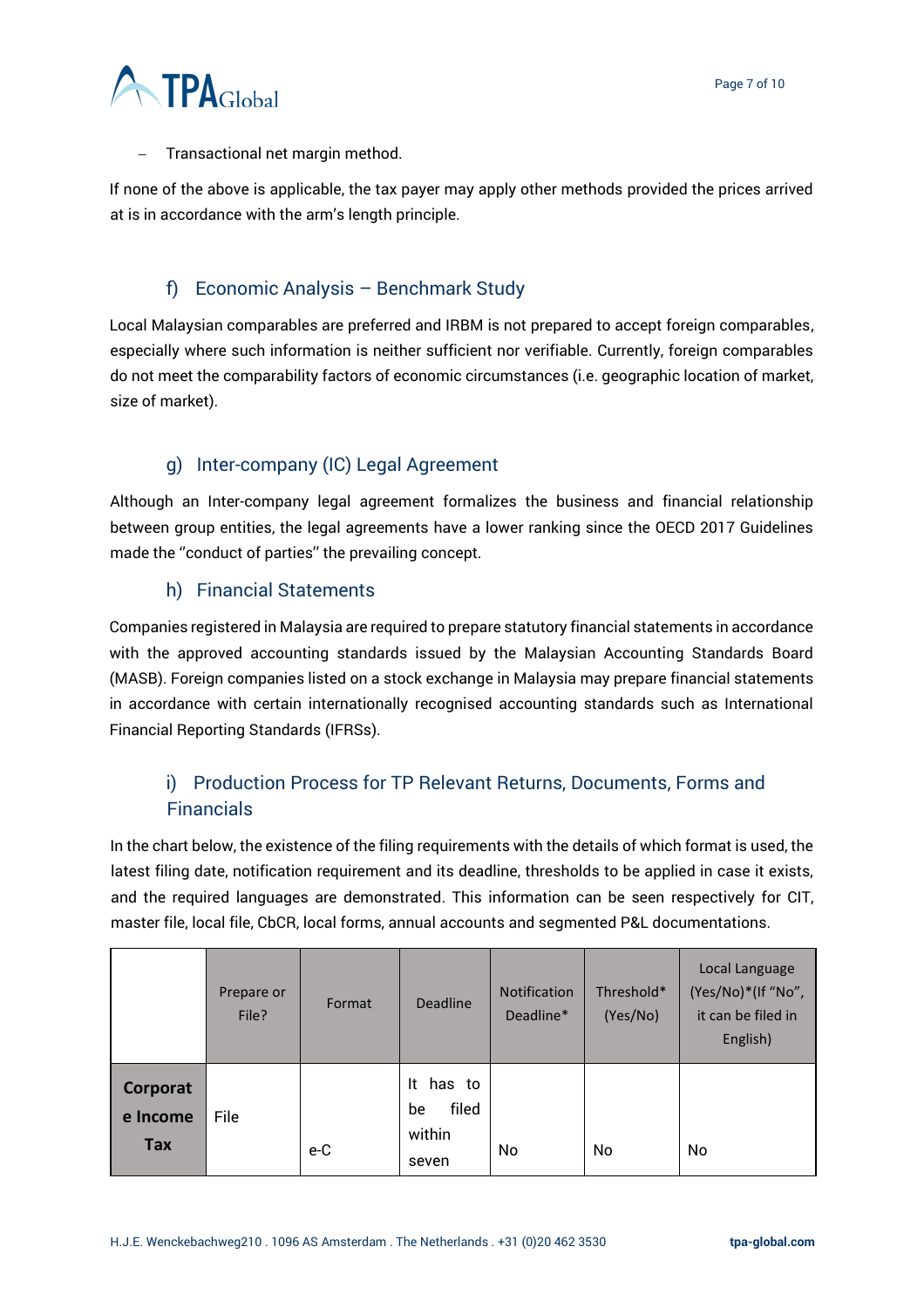

|                                                         |         |                                                        | months<br>from the<br>end of the<br>relevant<br>$FY - i.e.,$<br>31<br>December                   |                                                                                          |     |    |
|---------------------------------------------------------|---------|--------------------------------------------------------|--------------------------------------------------------------------------------------------------|------------------------------------------------------------------------------------------|-----|----|
| <b>Master</b><br><b>File</b>                            | Prepare | OECD<br>Guidelines                                     | Upon<br>request<br>(within 30<br>days)                                                           | No                                                                                       | Yes | No |
| <b>Local File</b>                                       | Prepare | <b>OECD</b><br>Guidelines                              | Upon<br>request<br>(within 30<br>days)                                                           | No                                                                                       | Yes | No |
| <b>CbCR</b>                                             | File    | Electronic<br>format                                   | 12<br>months<br>after the<br>last day of<br>the<br>reporting<br>FY of the<br><b>MNC</b><br>group | Before the<br>last day of<br>the FY for<br>which the<br>CbC report<br>has to be<br>filed | Yes | No |
| Local<br>form:<br>Form<br><b>MNE</b><br>[PIN1/20<br>17] | File    | Available on<br>the website<br>of the tax<br>authority | Available<br>upon 14<br>days after<br>the<br>request<br>by the<br><b>MIRB</b>                    | No                                                                                       | No  | No |
| Local<br>form:<br>Form                                  | File    | Available on<br>the website<br>of the tax<br>authority | Available<br>14<br>upon<br>days after<br>the<br>request                                          | No                                                                                       | No  | No |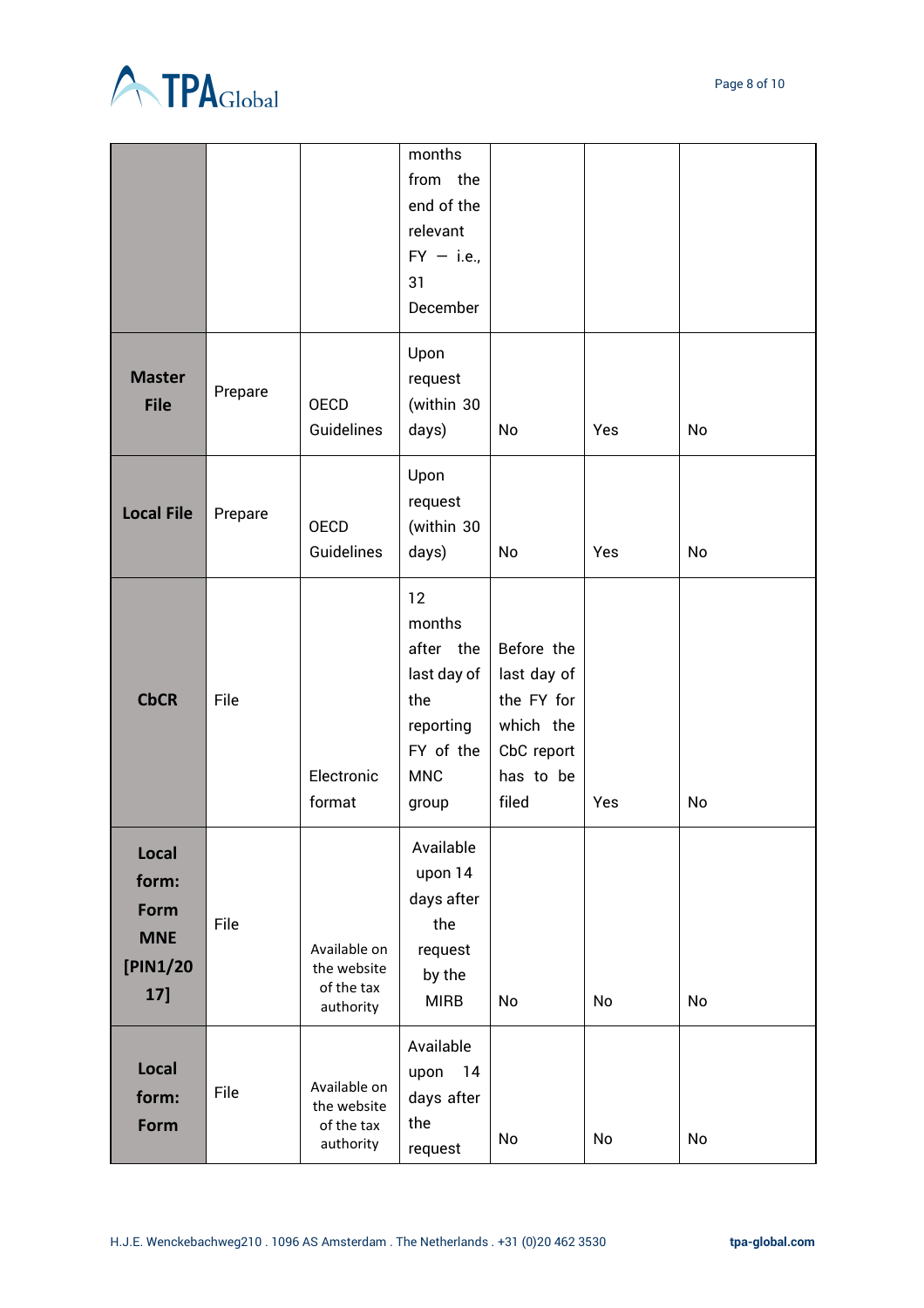

| JCK/TP/1<br>/2011                                                                                                                                                           |         |                 | the<br>by<br><b>MIRB</b>                             |     |    |    |
|-----------------------------------------------------------------------------------------------------------------------------------------------------------------------------|---------|-----------------|------------------------------------------------------|-----|----|----|
| <b>Annual</b><br><b>Accounts</b>                                                                                                                                            | File    | <b>IFRS</b>     | months<br>7<br>after<br>the<br>financial<br>year end | No  | No | No |
| <b>Segment</b><br>ed P&L                                                                                                                                                    | Prepare | Excel/Othe<br>r | Ready<br>upon filing<br>CIT/TP<br>document<br>ation  | No. | No | No |
| * Malaysia has signed the MCAA agreement for the filing of CBCR                                                                                                             |         |                 |                                                      |     |    |    |
| * Malaysia does not request as much and detailed information from smaller and less complex enterprises<br>(SME's included) than it does from large and complex enterprises. |         |                 |                                                      |     |    |    |

# j) Mandatory Language

<span id="page-8-0"></span>All relevant documentation should be in, or translated into, Malay or English.

# k) Notification Requirement

<span id="page-8-1"></span>A letter might be used to send the notification. The MIRB posted three sample letters on its website, one for a reporting entity, one for a non-reporting entity that is a constituent entity under a Malaysian reporting entity, and one for a non-reporting entity that is a constituent entity under a reporting entity outside Malaysia. The penalties for failing to notify the MIRB are the same as those for filing CbC reports late, incompletely, or incorrectly. In practice, however, the MIRB has not fined taxpayers in the first year of the rule's adoption.

The MIRB announced on its website on May 25, 2021 that, beginning with the year of assessment 2021, constituent entities could provide the CbC notification in their annual tax return in Form C usually within 7 months of the end of their financial year, rather than by the end of their financial year under the previous notification rules. Constituent entities filing additional forms shall continue to send notification in the same manner as before, by the end of their fiscal year.<sup>3</sup>

<sup>3</sup> Document - Malaysia - Transfer Pricing - [13. Documentation Requirements -](https://research.ibfd.org/#/doc?url=/collections/tp/html/tp_my_s_013.html) Tax Research Platform

<sup>-</sup> [IBFD,](https://research.ibfd.org/#/doc?url=/collections/tp/html/tp_my_s_013.html) para. 13.2.4.